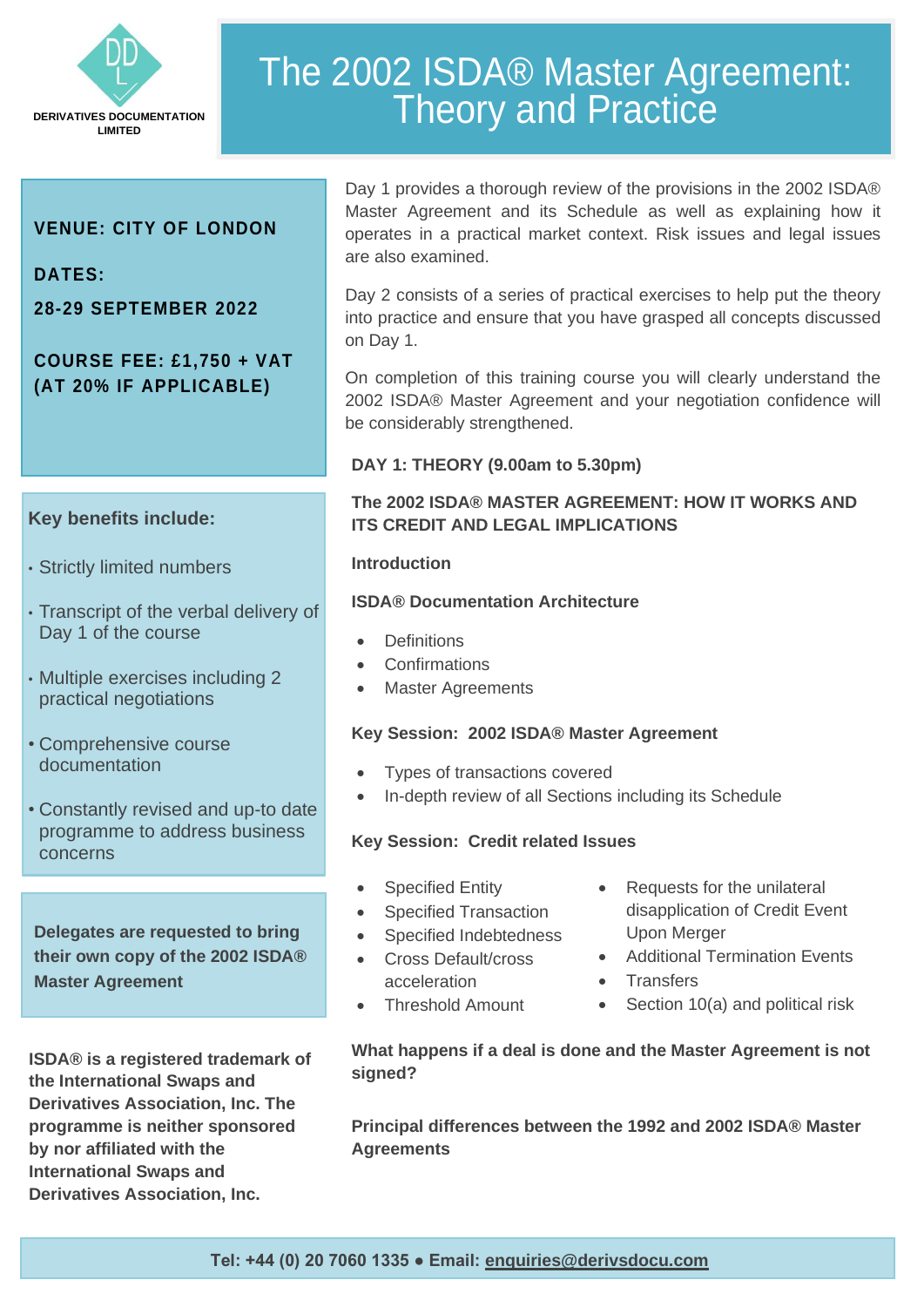# Put theory into practice with multiple exercises...

| <b>Who Should Attend?</b>                                                                                                                                                                                                            | DAY 2: PRACTICE (9.00am to 5.00pm)                                                                                                                                                                                                                    |  |  |
|--------------------------------------------------------------------------------------------------------------------------------------------------------------------------------------------------------------------------------------|-------------------------------------------------------------------------------------------------------------------------------------------------------------------------------------------------------------------------------------------------------|--|--|
|                                                                                                                                                                                                                                      | Quiz                                                                                                                                                                                                                                                  |  |  |
| <b>Principally for people with</b><br>0-3 years experience from<br><b>Financial Institutions,</b><br><b>Investment Banks, Law</b><br>Firms, Asset Managers,<br><b>Hedge Funds,</b><br>Corporations,<br><b>Consultancy Groups and</b> | <b>Key Session 1: Termination Notice Exercise</b><br>Key Session 2: Corporate ISDA Practical Negotiation<br><b>Exercise</b><br>Key Session 3: Hedge Fund ISDA Practical Negotiation<br><b>Exercise</b><br><b>Key Session 4: Mystery ISDA Exercise</b> |  |  |
| <b>Regulators:</b>                                                                                                                                                                                                                   |                                                                                                                                                                                                                                                       |  |  |
| <b>Legal Counsel</b><br>$\bullet$ .<br><b>Documentation</b><br>$\bullet$<br>specialists                                                                                                                                              | <b>How Will You Benefit?</b>                                                                                                                                                                                                                          |  |  |
|                                                                                                                                                                                                                                      | Review in depth all Sections of the ISDA® Master Agreement<br>$\bullet$<br>including its Schedule.                                                                                                                                                    |  |  |
|                                                                                                                                                                                                                                      | Explore the main credit and legal issues.<br>$\bullet$                                                                                                                                                                                                |  |  |
|                                                                                                                                                                                                                                      | Understand clearly the principal differences between the 1992<br>$\bullet$<br>and 2002 versions of the ISDA® Master Agreement.                                                                                                                        |  |  |
|                                                                                                                                                                                                                                      | Consolidate knowledge with multiple exercises.<br>$\bullet$                                                                                                                                                                                           |  |  |

**TAKE THIS COURSE IN-HOUSE: Derivatives Documentation Limited also offers this course on an inhouse basis and can tailor the content to match your specific needs. Please call or email us for further details.**

# **About your Expert Trainer:**



**Ernst van den Broek** has over 20 years' experience in the financial industry and works as an interim counsel in the Netherlands. He has worked for ING Financial Markets, NV Nuon Energy Trade & Wholesale, Rabobank International, ABN AMRO, AFM, Ministry of Finance and various other banks within both their legal and credit departments. He studied law at the University of Amsterdam and holds an MBA degree from the NIMBAS-Bradford Graduate School of Management. He has broad experience in the field of financial and commodity trading including the negotiation of ISDA Master Agreements, CSAs, GMRAs, GMSLAs and EFETs. He provides training on all these documents and is a fluent English speaker.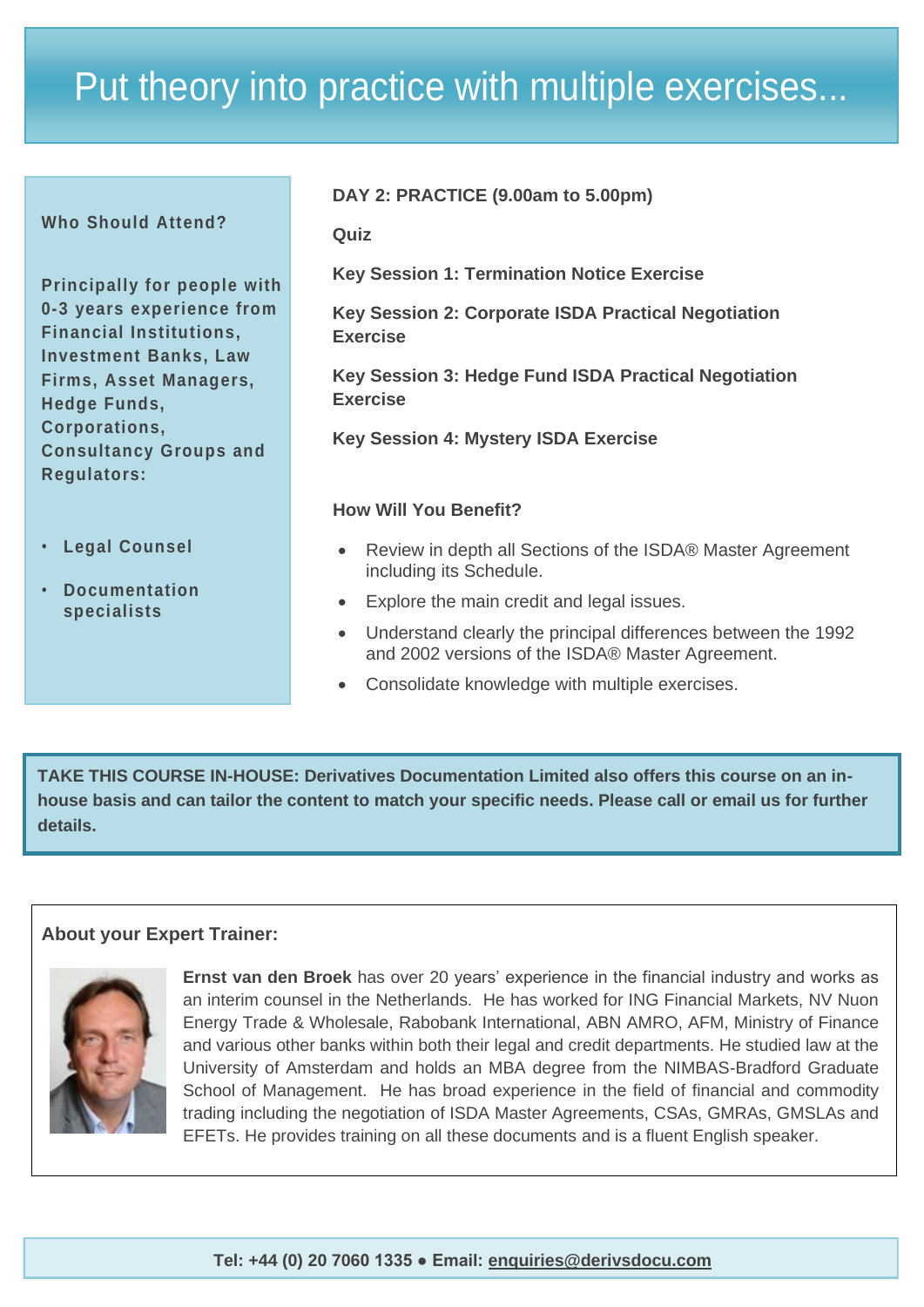

# English Law ISDA® VM Credit Support Annex: Theory and Practice

# **VENUE: CITY OF LONDON**

# **DATE: 30 SEPTEMBER 2022**

# **COURSE FEE: £875 + VAT (AT 20% IF APPLICABLE)**

#### **Key benefits include:**

- Strictly limited numbers
- Comprehensive course documentation including transcript of the verbal delivery of the course
- Quiz and practical negotiation exercise

### **Who Should Attend?**

Principally for people with 0-3 years experience from Financial Institutions, Investment Banks, Law Firms, Asset Managers, Hedge Funds, Corporations, Consultancy Groups and Regulators:

- Legal Counsel
- Collateral Managers
- Documentation specialists

**Delegates are requested to bring their own copy of the 2016 ISDA® Credit Support Annex for Variation Margin under English Law**

**ISDA® is a registered trademark of the International Swaps and Derivatives Association, Inc. The programme is neither sponsored by nor affiliated with the International Swaps and Derivatives Association, Inc.**

This one day training course covers all the provisions in the 2016 ISDA® Credit Support Annex for Variation Margin under English Law before giving you the opportunity to put the theory into practice through exercises which will ensure you grasp all concepts discussed. The course also examines key credit and legal issues.

On completion of the programme you will clearly understand the English Law VM CSA and your negotiation confidence will be considerably increased.

## **ENGLISH LAW ISDA® CREDIT SUPPORT ANNEX FOR VARIATION MARGIN: THEORY AND PRACTICE (9.00am to 5.00pm)**

### **THEORY:**

### **The practicalities of taking collateral.**

- Why take it?
- Operating procedures
- Collateral transformation
- Controlling collateral

• Collateral types

### **Overview of uncleared margin requirements with a focus on EMIR**

- **EMIR RTS uncleared margin regulation**
- Its practical implications
- ISDA**®** suite of new collateral documentation

### **Selected legal issues**

• Legal capacity

• Governing law

- Pledge and title transfer approaches
- Suspect periods
- European Directive on Financial Collateral **Arrangements**

# **Key Session: Credit input in collateral arrangements**

- Eligible Credit Support
- Need for initial margin
- 
- 
- 
- Minimum Transfer Amount
- **Key Session: 2016 ISDA® Credit Support Annex for Variation Margin (English law) - Detailed analysis of provisions**

### **Principal differences between the 1995 English Law CSA and 2016 English Law VM CSA**

### **PRACTICE:**

- Quiz
- **Practical Negotiation Exercise**

• Haircuts

- Use of ratings
	- Concentration and correlation risk